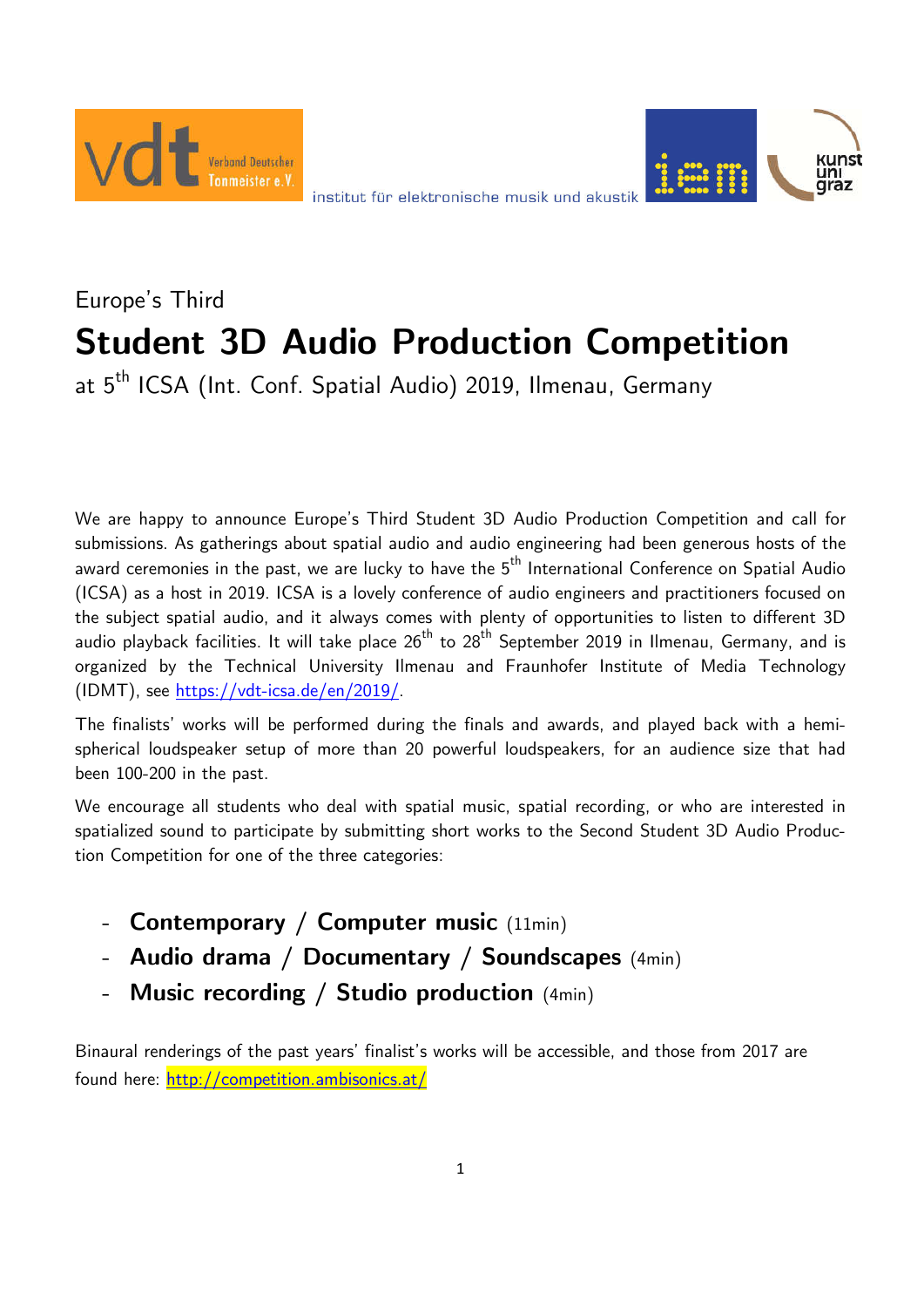

#### **1 Guidelines**

In order to make the entry of the competition accessible to everyone, we chose the scene-based format Ambisonics as the required playback format. It allows playback on various loudspeaker layouts, so the jury is able to review the contributions using the 3D playback environment they are familiar with. Other channel-based 3D audio formats can also be easily embedded into Ambisonics. Additionally, binaural renderings of the 3D audio enable a comfortable distribution to a wider audience over the internet. Above all, there is a variety of free tools including DAWs, encoders, effects and decoders and many more for creating high quality 3D audio content.

A list of free tools and a template session in Reaper is provided by the organizers and can be accessed under https://iaem.at/ambisonics/s3dapc.

In order to simplify the review process, please use the template session provided with binaural headphone playback and thoroughly follow the step-wise instructions below:

- Use 5th order Ambisonics (36 channels) with the ambiX convention (ACN sorting order, SN3D)
	- o only upper hemispherical content is considered for playback
	- o 44.1kHz sampling rate and 24bit resolution
- Speech announcements ("front", "left", "right", "rear", "top") should be used to sound-check the spatial orientation of the piece
- Room impulse responses of the target playback facility are available (Are they?)
- Duration of contributions to **category 1** should be **11 minutes** maximum
- Duration of contributions to **categories 2 and 3** should be **4 minutes** maximum
- Upload to an online file-sharing link the organizers can access
- Abstract description of the work, title, contents (**max 200 words**)
- Documentation of the work (**at least 3 pages**)

# **2 The procedure**

An international jury of recognized experts in the respective categories (spatial audio recording, computer music, and audio technology) will review the contributions. This jury will select the topranked works to be **presented and discussed** at 5<sup>h</sup> ICSA 2019 and communicate their selection to the authors of the respective works.

As **Europe's Third Student 3D Audio Production Competition** is a main part in the program of ICSA 2019, it will include public listening and discussion sessions in the evening with the jury and the authors of successful works.

If your work is among the nominees for the top ranks in your category, you will be notified, asked to join the event, and asked to give a brief presentation at the ceremony.